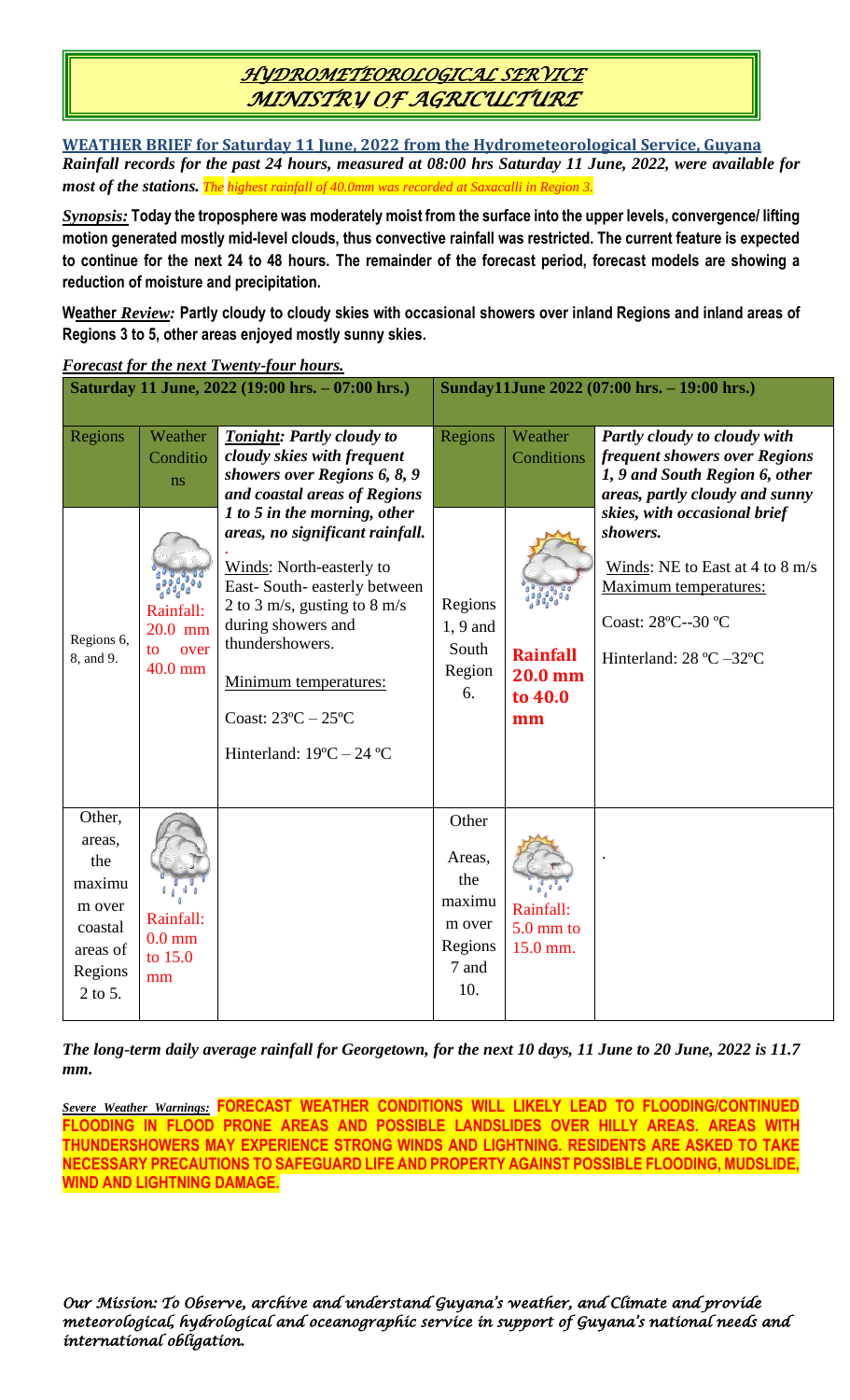

*Satellite Imagery Valid 19:00 UTC/(15:00 LST) and Doppler Radar imagery Vaild 19:00 UTC/(15:00 LST)*

### *Saturday 11 June, 2022.*



*Radar generated precipitation estimates. Twenty-four and nine hours rainfall valid 8 hrs and 15 hrs, 11 June, 2022.*

*WARNING: CITIZENS ARE ADVISED THAT THE ABOVE NORMAL HIGH TIDES ADVISORY IS IN EFFECT.* **During this period of above normal high tides, overtopping may be observed in the vulnerable areas. Persons are urged to exercise all precautionary measures.**

*Table # 2 Occurrences of high and low tides for the next 24 hours and the times for sunrise and sunset.*

| <b>Tonight (June 11, 2022)</b>             |                                                                                                              | <b>Tomorrow morning (June 12 2022)</b> | <b>Tomorrow Afternoon (June</b><br>12, 2022)                      |
|--------------------------------------------|--------------------------------------------------------------------------------------------------------------|----------------------------------------|-------------------------------------------------------------------|
| Low Tide 19:33 hrs. Height<br>1.01 Metres. | High Tide 02:02 hrs. Height 2.94<br>Metres (Above normal).<br>Low Tide 08:15 hrs. Height 0.50 of a<br>Metre. |                                        | High Tide 02:32 hrs. Height 2.72<br><b>Metres (Below normal).</b> |
| <b>Sunrise G/Town</b>                      | $05:36$ hrs                                                                                                  | <b>Sunset G/Town</b>                   | $18:06$ hrs                                                       |

### *SEA CONDITIONS: MODEATE WAVES REACHING HEIGHTS OF 2.0 TO 2.5 METERS IN OPEN WATERS.*

#### *Forecast:*

*Tonight: Partly cloudy to cloudy skies with frequent showers over Regions 6, 8, 9 and coastal areas of Regions 1 to 5 in the morning, other areas, no significant rainfall. 12hours* **Rainfall is expected to range between 20.0 mm to 40.0 mm/, over Regions 6, 8 and 9, other areas, values are expected to range between 0.0 mm to 15.0 mm. with the maximum over coastal areas of Region 2 to 5.**

*Sunday: Partly cloudy to cloudy with frequent showers over Regions 1, 9 and South Region 6, other areas, partly cloudy and sunny skies, with occasional brief showers. 12hours* **Rainfall is expected to range between 20.0 mm to 40.0 mm, Regions 1 9 and South Region 6, other areas can expect values between 5.0 mm to 15.0 mm, maximum over Regions 7 and 10.**

*Our Mission: To Observe, archive and understand Guyana's weather, and Climate and provide meteorological, hydrological and oceanographic service in support of Guyana's national needs and international obligation. Monday: Morning showers over coastal areas. In the afternoon, Regions 7, 8 and 9 can expect occasional showers, other areas partly cloudy and sunny skies with no significant rainfall. 24hours* **Rainfall is expected to**